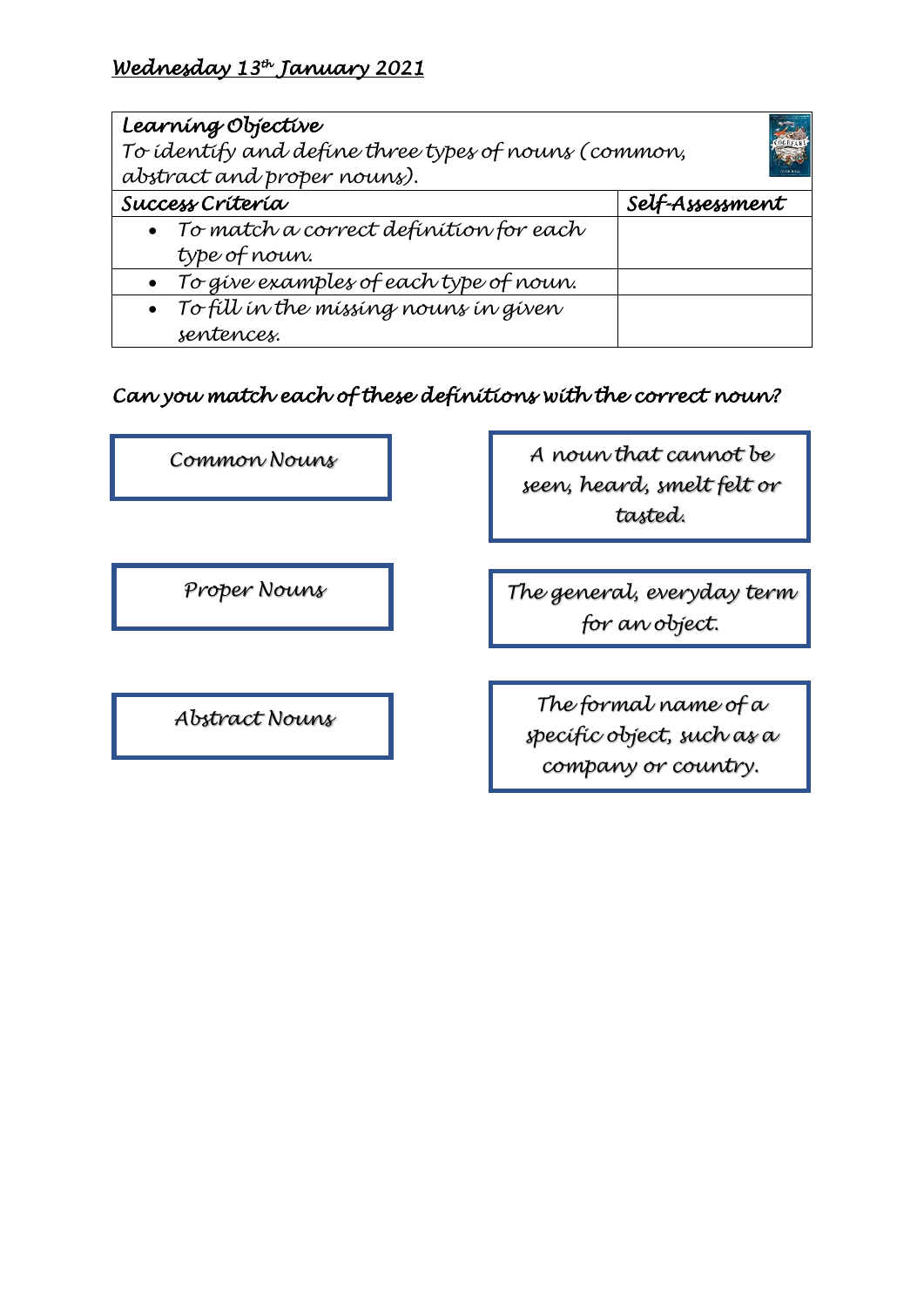# *Wednesday 13th January 2021*

*Now that you know the definitions, let's add in some examples:*

| Common Nouns | Proper Nouns | Abstract Nouns |
|--------------|--------------|----------------|
| e.g. table   | e.g. Jupíter | e.g. bravery   |
|              |              |                |
|              |              |                |
|              |              |                |
|              |              |                |
|              |              |                |
|              |              |                |
|              |              |                |
|              |              |                |
|              |              |                |

*Can you fill in the missing gaps in each of these sentences with the correct type of noun?* 

#### *Common Nouns*

- *1. Lily and Oscar threw the \_\_\_\_\_\_\_\_\_ backwards and forwards.*
- *2. Preston was tired, he could not wait to get home and collapse on his \_\_\_\_\_\_\_\_\_.*
- *3. Mrs Lee packed all of her \_\_\_\_\_\_\_\_\_ into her \_\_\_\_\_\_\_\_\_\_\_\_\_\_\_ so that she could set off on holiday.*

### *Proper Nouns*

- *1. I can't wait to start at my new school, it is called \_\_\_\_\_\_\_\_\_\_\_\_\_\_\_.*
- *2. Harry shouted across the field to his friend \_\_\_\_\_\_\_\_\_\_\_\_\_, but he could not hear him.*
- *3. Tia was about to set off on a plane to a far away country called \_\_\_\_\_\_\_\_\_\_\_\_\_\_\_\_\_\_\_.*